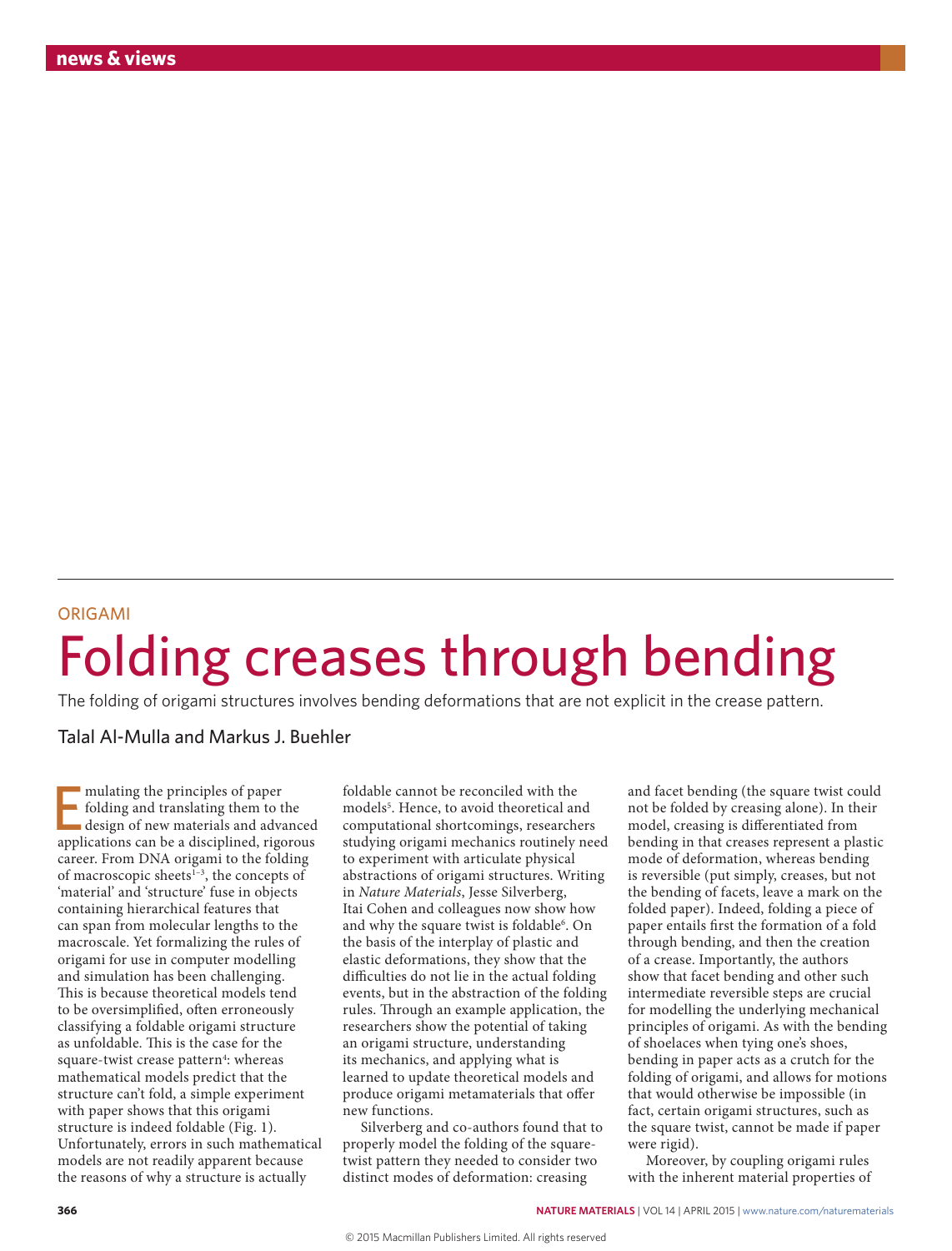hydrogels — in particular, temperaturedependent swelling — Silverberg and colleagues demonstrate that both creasing and bending play a major role in origami mechanics. The researchers fabricated a hydrogel composite with a square-twist crease pattern that could fold (the creases were actuated by temperature-induced swelling) but that did not allow for facet bending (this can be done because the composite is more rigid than paper). They found that after application of stress the composite exhibited hysteresis in the folding behaviour, and that the hysteresis could be removed by introducing additional creases where bending would otherwise occur. Silverberg and colleagues' work thus exemplifies how origami rules can be abstracted for application in other materials.

Another core finding of the work of Silverberg and collaborators is the recognition that, in the same origami building block (the square-twist pattern) and at the same length scale, there exist a hierarchy of mechanically accessible energy levels that grant access to hierarchies in structure. Such hierarchies in structure and energy can be exploited further to engineer even more hierarchical levels by incorporating additional origami building blocks, each with its own intrinsic hierarchy of energy levels. And accessibility between hierarchies may be different for different materials. For paper, it is enabled by bending; for the stiffer hydrogel composite, by the addition of extra creases.

Origami principles have already helped in DNA nanofabrication<sup>1</sup>, the design of batteries<sup>2</sup>, and the study of large-scale structural systems and even architecture<sup>3</sup>. Silverberg and colleagues' study may spur the use of origami in other materials and make origami structures more accessible to computational manipulation and optimization. For instance, origami methods could enrich computationalmodelling algorithms for the design of composite materials with prescribed functional states. And hierarchies of energy levels in origami structures, which have been used in the design of beam elements<sup>7</sup>, could be used to design various types of structural unit. Moreover, the origami-inspired design of mechanical devices could potentially lead to tailored mechanisms in other systems, such as selffolding polymers<sup>8</sup>.

Furthermore, understanding and accounting for overlooked aspects of paper folding should facilitate the translation of folding mechanisms into practical applications. For instance,



**Figure 1 |** Folding of the square-twist structure. **a**–**d**, The square twist consists of a central square connected to four rhombi that are in turn connected to adjacent rhombi by four outer squares. Although only creases (blue lines) are visible on the paper origami, bent facets lead to folds (dashed green lines) that are largely responsible for the compliance and foldability of the structure. Once creases are made, the initially un-creased structure (**a**) no longer remains flat in the absence of external forces (**b**). When compressed (by pushing the ends marked by red dots closer to each other, for example), the structure starts to fold by bending, except for its central facet (**c**), until it reaches an unbent folded configuration (**d**).



**Figure 2 |** Origami with two-dimensional materials. **a**–**c**, Graphene and other flexible two-dimensional materials may be able to be folded analogously to paper origami. Because of its atomic scale, creases (**a**) and folds (**b**; dashed black circle) in graphene are completely reversible rather than involving plastic deformations. Graphene can also exhibit self-adhesive folds (which can lead to multilayer graphene), thus effectively creating creases that adhere to other creases (**c**, dashed white circle).

two-dimensional micro- and nanoscale materials could benefit from principles distilled from origami models. In fact, Silverberg and colleagues' materialindependent approach suggests that graphene, which can take many different conformations and shapes<sup>9</sup> owing to its high strength and flexibility<sup>10</sup> (Fig. 2),